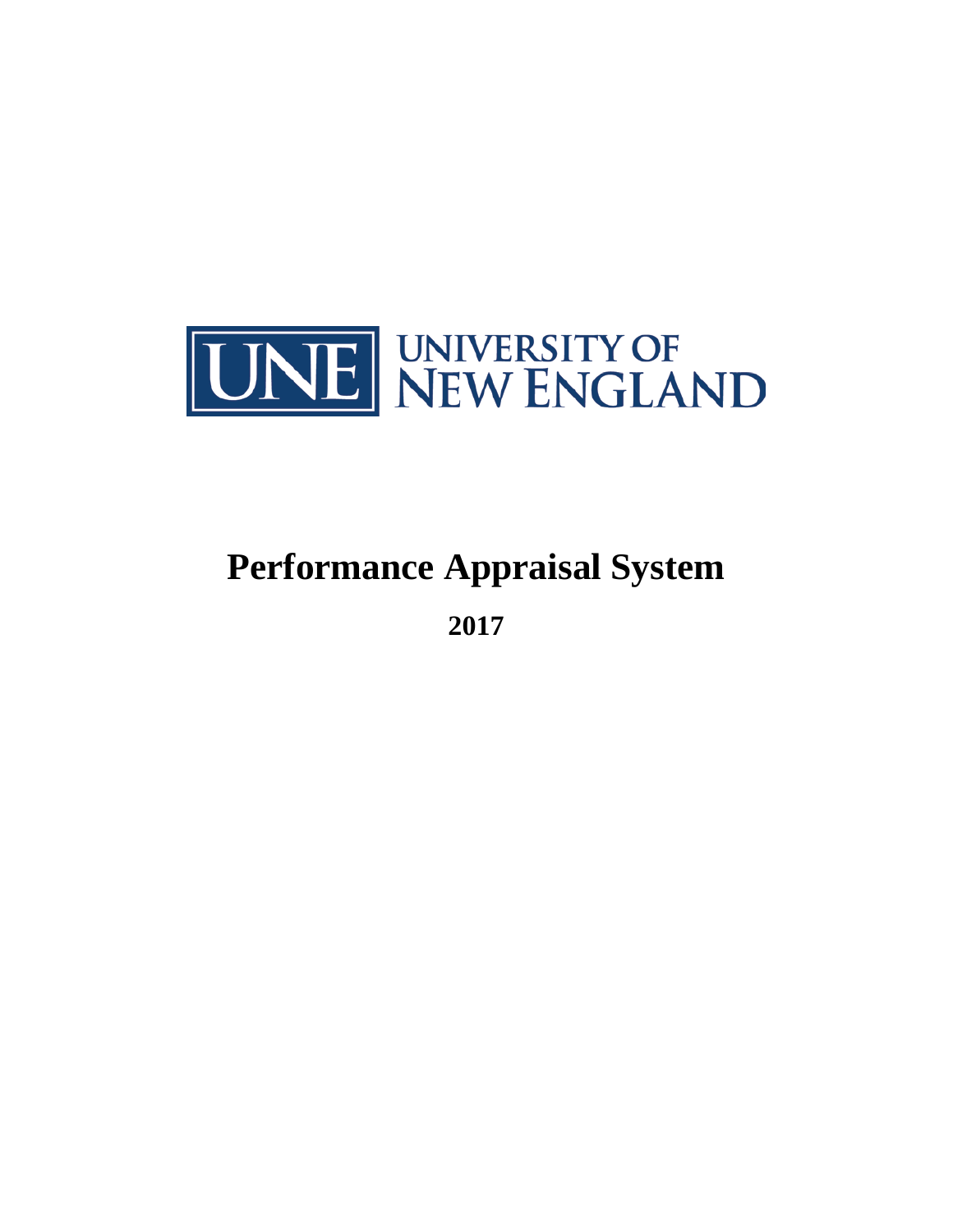# **University of New England Performance Appraisal System**

# **Purpose and Philosophy**

The purpose of the Performance Appraisal System at UNE is to ensure that managers and employees agree on the quality and quantity of work expected, the level at which the employee is performing that work, and where there is a need for improvement. This effort to monitor and communicate employees' progress and performance should be completed by each manager in a written performance appraisal on a regular basis, generally no less than once a year.

It is the philosophy of UNE to create an environment where feedback on performance is ongoing and productive. University-wide performance appraisals are conducted on an annual basis. The supervisor's appraisal of performance serves as the basis for discussion about performance and in setting job objectives.

#### **Performance Appraisal Objectives**

It is the policy of UNE to develop and maintain a Performance Appraisal System, which will:

- Provide employees a structured format for constructive feedback on their performance and to evaluate the achievement of previously set goals. This provides an opportunity for discussion and clearer articulation and definition of performance expectations.
- Allow employees to grow and succeed in their job. It provides a performance history which is not dependent upon human memory, and which may be useful in the full range of personnel decisions, including compensation decision-making.
- Provide motivation to employees by paying salaries based on the individual job performance and time on the job.
- Provide for a system that will permit the University to meet its strategic goals and to view one's performance in the context of broader organizational goals.
- Provide a link between performance assessment and employee career development. It provides an opportunity for discussion of career objectives, and creation of a strategy designed to maximize career potential.

# **Frequency of Appraisals**

Keeping employees informed on their progress is an ongoing process and should be completed as often as necessary to keep employees on track. This "informal", verbal feedback mechanism provides the opportunity to adjust work assignments and continually improve levels of performance. No written documentation is necessary for this part of the appraisal process unless the employee is being placed on a Performance Improvement Plan.

At least once a year, each supervisor/manager should complete a formal written performance appraisal for each reporting employee. This is done in March, April and May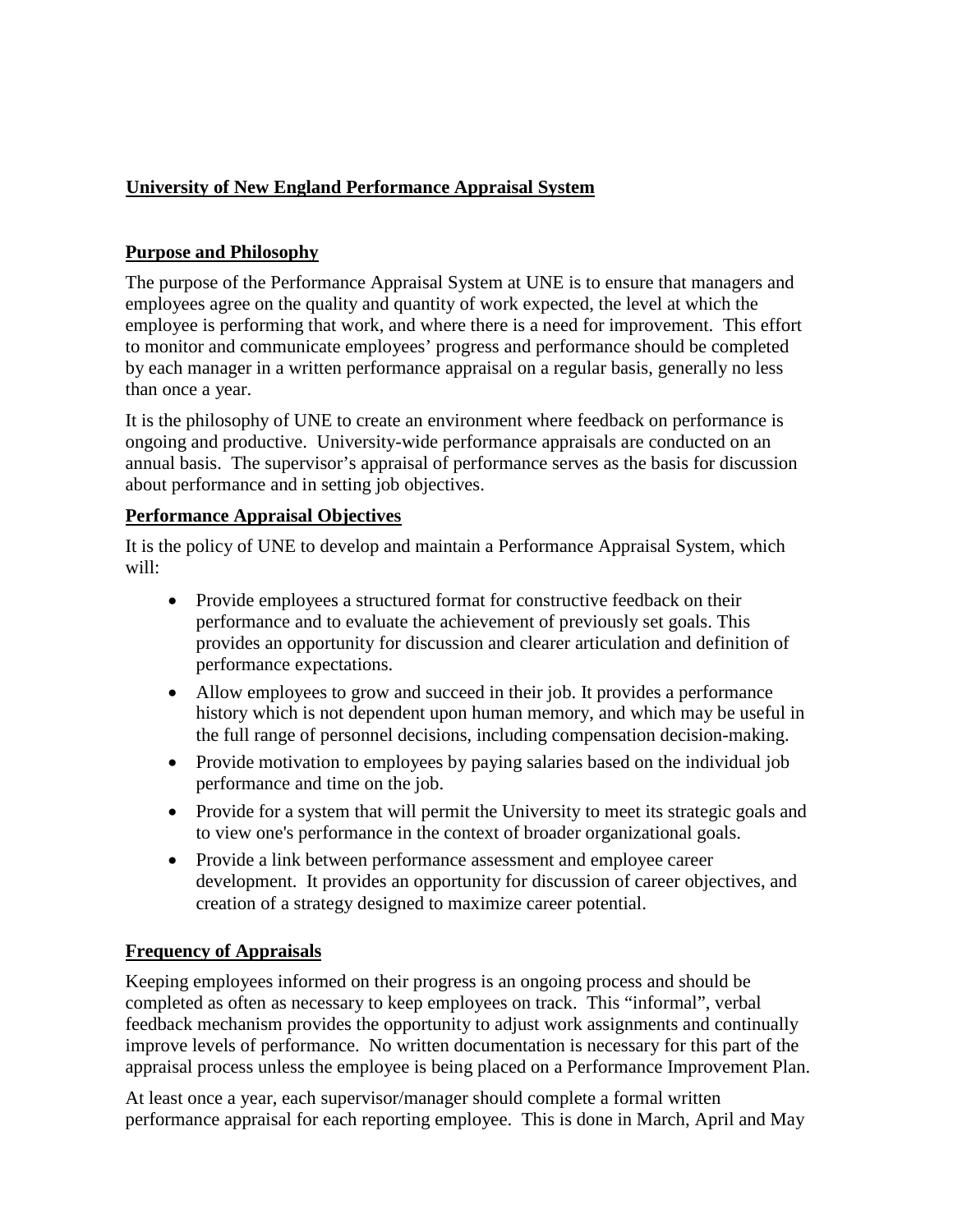and sets goals and objectives for the coming year and identifies any areas of improvement that may be needed.

Six months after the formal review process, or around October or November, there should be a brief follow-up discussion that outlines progress against set goals and updates any additional areas of improvement that may be needed.

# **Forms**

There is a wide variety of forms that may be used to complete a comprehensive performance appraisal. We have provided two different types of Performance Appraisal Forms for staff to assist managers to evaluate the performance of their employees. Managers may use the form that best suits their personal style, as the type of form used is less important than the actual appraisal of performance. One form uses a "check mark" system with space for Illustrative Examples and the second uses a more "free form" written assessment.

Both forms are designed to answer four main questions:

- 1. What is expected of the employee?
- 2. At what level is the employee performing?
- 3. What areas of improvement (if any) are required?
- 4. What are the goals to be achieved in the coming year?

## **System Maintenance and Audit**

The Performance Appraisal System will be administered by Department managers, forwarded to Human Resources and are audited on an on-going basis for compliance and annually to monitor consistent, fair, and equitable use of the program.

#### **Job Descriptions**

It is the intent of UNE to maintain a job description for each job in the organization. It is the responsibility of the manager to develop job descriptions in conjunction with the Performance Appraisal Process. Job descriptions shall be brief statements of principal duties and responsibilities and provide a framework upon which performance objectives can be set. Job descriptions should be reviewed in preparation of performance appraisals and any time job duties change significantly.

#### **Job Appraisal**

Job Appraisals provides a system to measure each job by the same set of standards. To determine the relative value of the position to the organization in a fair and equitable manner, each position is evaluated using market pricing and internal equity comparisons. Using market data and internal equity statistics, the Human Resource Department will assist you if a Job Appraisal is necessary.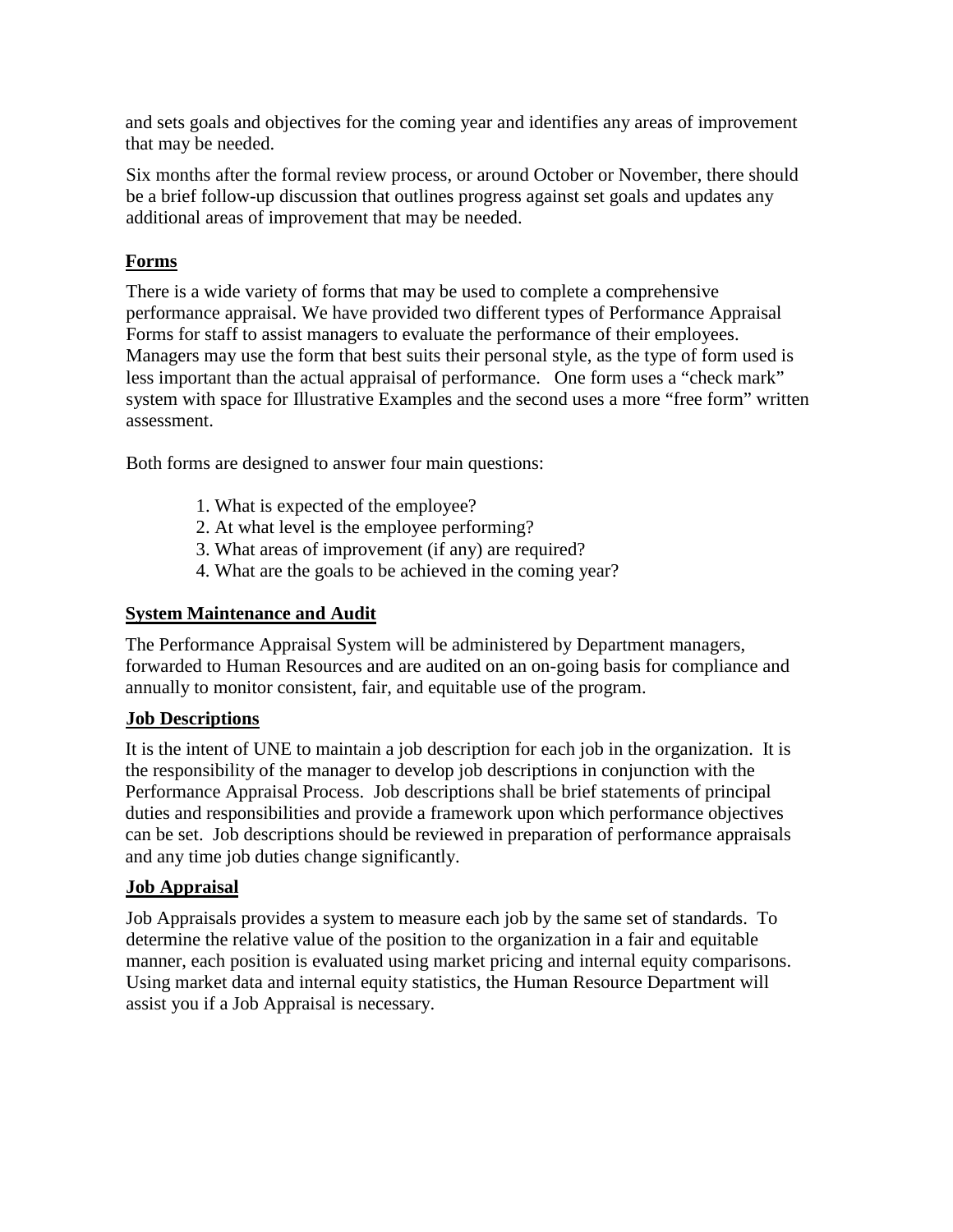# **Rating Factor Definitions**

| <b>WORK QUALITY:</b>                                     | Displays accuracy, thoroughness, and attention to detail in<br>work.                                                                                                                                                                                 |
|----------------------------------------------------------|------------------------------------------------------------------------------------------------------------------------------------------------------------------------------------------------------------------------------------------------------|
| PRODUCTIVITY:                                            | Produces desired volume of work; uses time effectively;<br>prioritizes well.                                                                                                                                                                         |
| JOB<br>KNOWLEDGE:                                        | Demonstrates knowledge of job duties, responsibilities,<br>skills, and organizational procedures; displays ability to<br>apply job knowledge to unique situations, and understands<br>how the job fits into institutional operations and objectives. |
| DEPENDABILITY:                                           | Demonstrates consistency in the production of desired<br>results: follows through on task completion; meets time<br>schedules.                                                                                                                       |
| INITIATIVE:                                              | Demonstrates self-starting ability, capacity to act promptly;<br>to accept responsibility, and to take independent action<br>where required.                                                                                                         |
| ADAPTABILITY:                                            | Demonstrates ability to adjust to changes in job, stress,<br>deadlines,<br>assignments,<br>methods,<br>personnel,<br><b>or</b><br>surroundings with little difficulty; demonstrates flexibility,<br>deals effectively with new responsibilities.     |
| <b>COOPERATION:</b>                                      | Displays ability to work with others as a member of a team,<br>consistent with institutional goals and objectives; willingly<br>accepts supervision and direction; promotes positive public<br>relations.                                            |
| <b>JUDGMENT:</b>                                         | Demonstrates ability to analyze or evaluate situations and<br>select proper course of action.                                                                                                                                                        |
| SAFETY/SECURITY/<br><b>CYBER SECURITY:</b>               | Displays safety and security consciousness for self and<br>others in day to day performance. Follows established<br>Cyber Security guidelines.                                                                                                       |
| <b>ATTENDANCE:</b>                                       | Arrives and departs at scheduled times. Absences are<br>infrequent.                                                                                                                                                                                  |
| <b>COMMUNICATION:</b>                                    | Expresses written and verbal information in clear, concise,<br>well-organized manner to fellow employees, supervisor,<br>public, and students; keeps others informed as appropriate;<br>demonstrates the ability to listen actively.                 |
| PLANNING and<br><b>PROBLEM</b><br><u>SOLVING SKILLS:</u> | Establishes realistic goals and objectives; anticipates future<br>developments and their effects on the planning process;<br>formulates and implements effective action plans; identifies<br>and establishes work priorities; remains on or ahead of |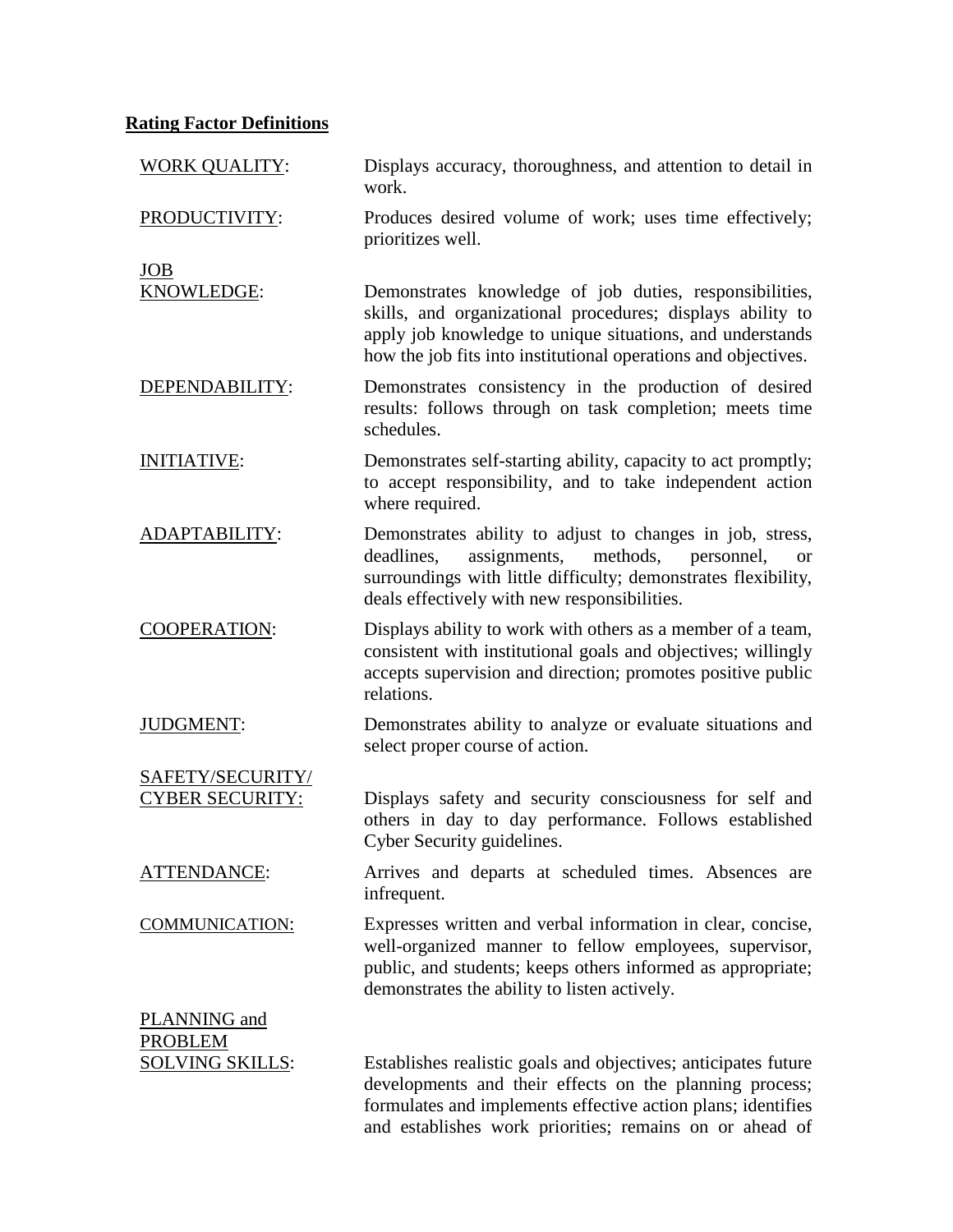schedules and meets deadlines. Demonstrates the ability to anticipate, analyze and define; foresees consequences of decision-making, quickly develops logical, effective solutions to problems.

#### **Additional Rating Factor Definitions for Managers**

| <b>SUPERVISORY</b><br><b>SKILLS:</b> | Demonstrates sensitivity to needs of subordinates; provides<br>guidance and assistance to subordinates as necessary;<br>delegates effectively; handles subordinates' performance<br>problems effectively; encourages subordinates' training and<br>development.                                                          |
|--------------------------------------|--------------------------------------------------------------------------------------------------------------------------------------------------------------------------------------------------------------------------------------------------------------------------------------------------------------------------|
| MANAGERIAL<br><b>SKILLS:</b>         | Provides leadership; motivates subordinates in a positive<br>manner; makes effective use of existing resources; solicits<br>and actively considers other's views; evaluates the<br>effectiveness of programs on a continuing basis; displays<br>fairness and objectivity in decision-making.                             |
| PROFESSIONAL<br>DEVELOPMENT:         | Demonstrates ability to learn from successes, failures, and<br>experiences; demonstrates<br>a willingness and openness to<br>learning from the experience of others; evaluates training<br>needs and establishes plans to meet them; possesses and<br>demonstrates knowledge of current developments in the<br>field.    |
| <b>BUDGETARY</b><br>MANAGEMENT:      | Demonstrates awareness of limited financial resources, and<br>efficiently utilizes available resources; plans and controls<br>expenditures within constraints of existing budgets.                                                                                                                                       |
| PERFORMANCE<br>APPRAISAL:            | Conducts performance appraisals in a thoughtful, thorough,<br>and timely manner. Assures that all appraisals conducted<br>by persons under his/her supervisory authority are<br>consistent with organizational guidelines (e.g., timeliness,<br>use of illustrative examples, avoidance of typical pitfalls,<br>$etc.$ ) |

#### **Definitions of Performance**

The key to any Performance Rating System is consistent use of definitions for each rating. At UNE we base those ratings on five levels of achievement. Pay for Performance is directly linked to the overall rating achieved on the Performance Appraisal with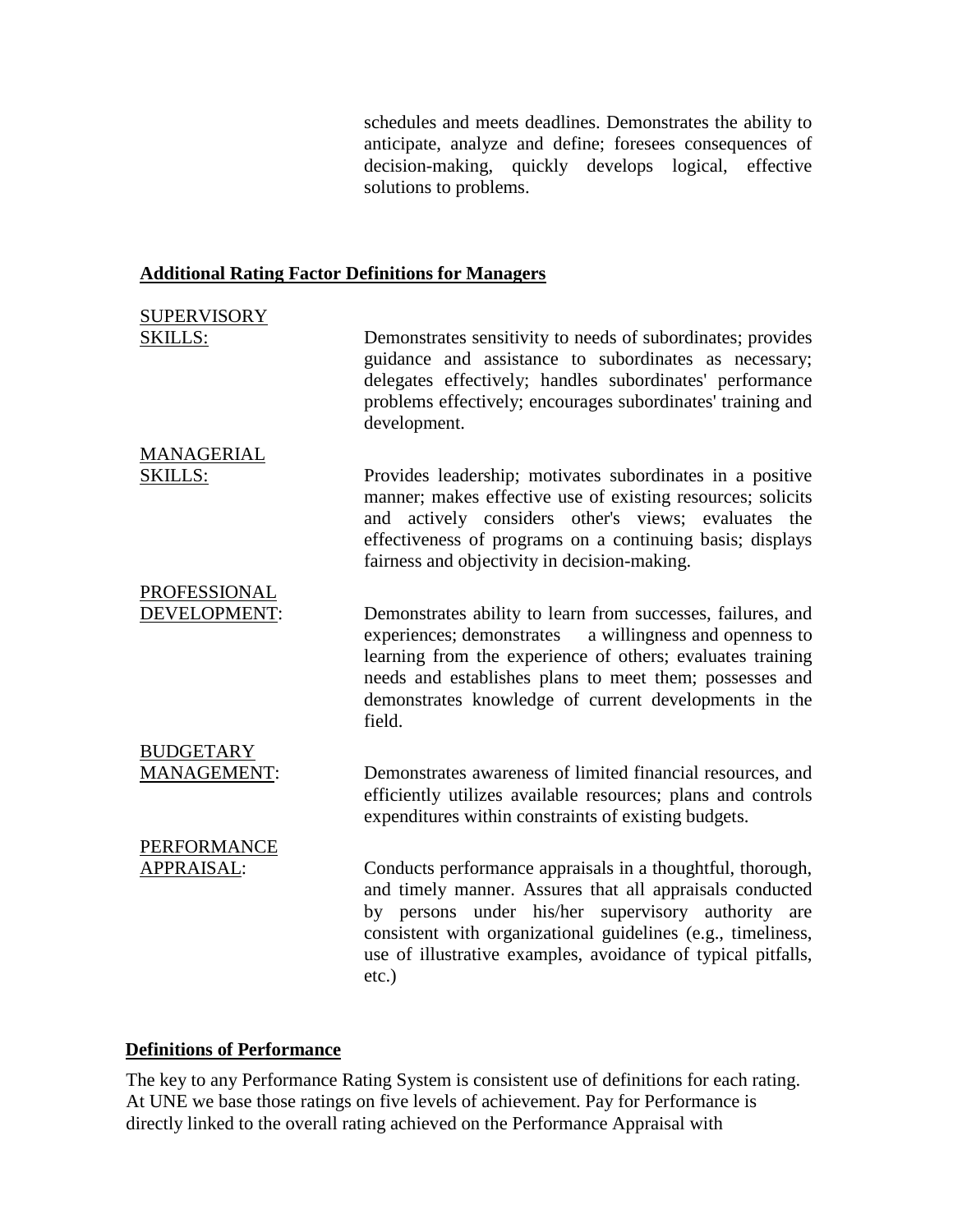"Outstanding"(O), "Highly Satisfactory"(HS), "Satisfactory"(S), "Needs Improvement" (NI), and "Unsatisfactory" (U) rating.

# **OUTSTANDING**

Performance at this level is outstanding in all aspects of the job. Overall contribution is substantial and well above peers. It indicates consistently strong performance over the entire performance cycle with results that contribute significantly to the unit's success.

Outstanding performance is characterized by:

- managing time and priorities to achieve maximum work output
- taking on additional responsibilities with eagerness
- workload includes complex, numerous, or unusual projects requiring special attention
- consistently completes tasks early or on time with little or no re-work
- works well independently and rarely needs direction after initial explanation of the assignment
- provides creative and ingenious solutions to all types of problems
- consistently seeks new challenges
- provides creative ideas
- achieves high levels of performance during periods of change
- has significant positive influence on management and peers
- demonstrates an interest in improving work and professional/personal growth
- sets a personal example for others to follow in giving 100% effort and contribution to the university.

**An "Outstanding" rating is considered to be a performance that is truly above and beyond the performance levels expected. Few employees would be expected to receive this rating.**

# **HIGHLY SATISFACTORY**

Performance at this level is highly satisfactory within the scope of the performance goals. The employee performs the more difficult and complex parts of the job competently and thoroughly, including extra or unique assignments and at times, contributes significant results on his/her initiative.

This rating may be used when one or more objectives were exceeded and all others were met. The overall pattern of performance is important.

The employee normally anticipates and adapts to changes in the job environment. A manager can be quite sure of getting above-average results from this performer on any given task.

Highly satisfactory performance is characterized by:

- maintaining a workload that is greater than expected for the position
- workload includes complex tasks and assignments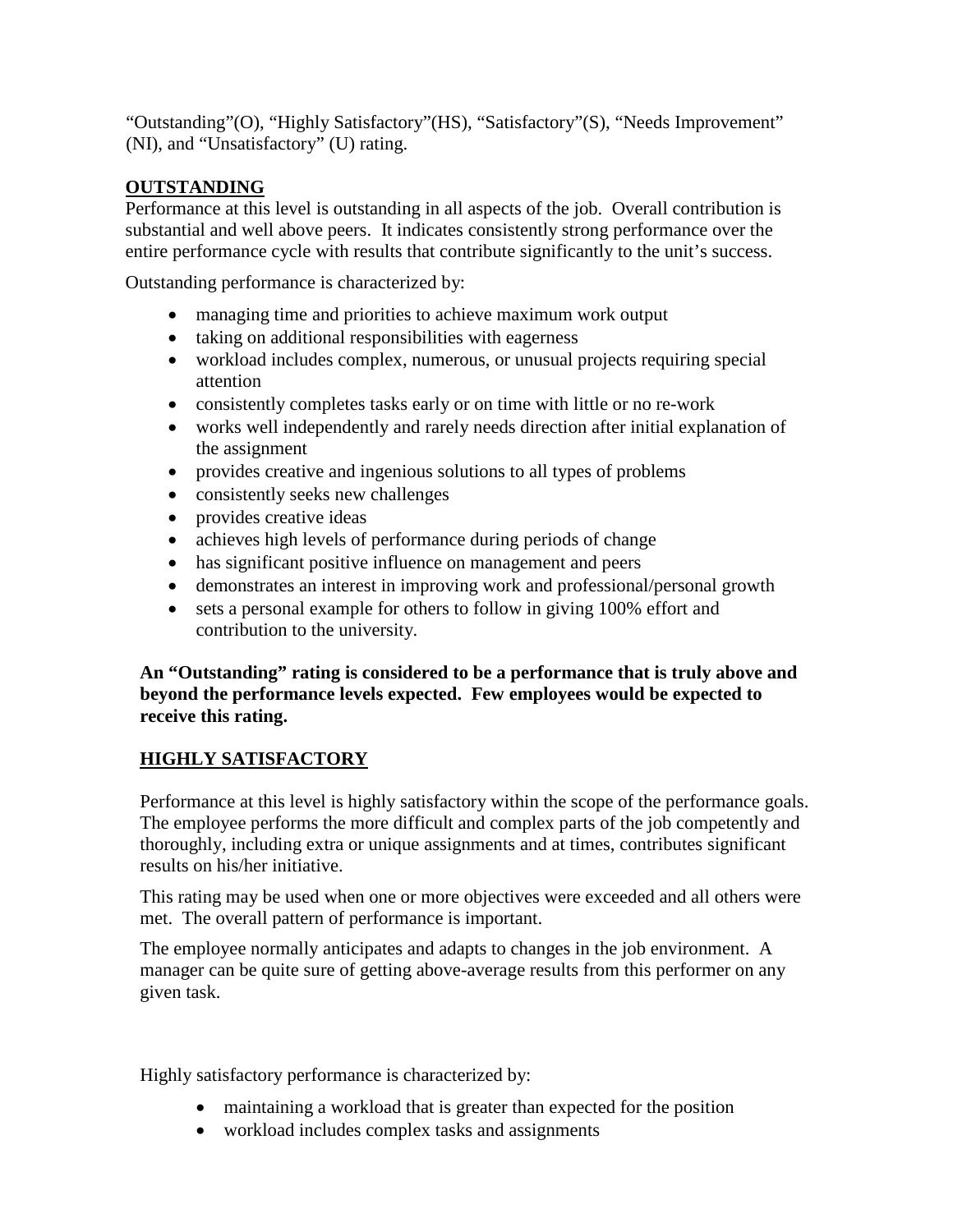- consistently completes tasks early or on time
- minimal direction required
- provides creative solutions to varying problems
- seeks new challenges and provides creative ideas with good implementation record
- can maintain a high level of performance during periods of change
- consistently is a positive influence on the performance of others

#### **A "Highly Satisfactory" rating signifies that performance exceeded the requirements of the job throughout the performance cycle.**

# **SATISFACTORY**

Performance meets standards and job requirements in all aspects. Overall contribution is of a consistent quality. **Such a rating reflects a job well done.**

The employee functions at the appropriate level and accomplishes the results expected on the job. Performance is steady, reliable, and competent.

The employee may require some coaching and instruction in the newer or more complex aspects of the job.

Satisfactory performance is characterized by:

- carrying a moderate to heavy workload
- taking on duties as asked and requires standard, regular supervision
- work is done on time
- work meets standards, is complete and well done, and the amount of rework is limited
- ability to solve everyday problems encountered on the job with sensibility and
- confidence
- positively contributes to the working environment by example

**A "Satisfactory" rating is considered to be performing the job in a fully competent manner over the entire review period. This rating is for an employee who meets performance expectations relative to the goals and objectives of the position. Most employees would fall into this category.**

#### **NEEDS IMPROVEMENT**

Performance does not meet all the requirements of the job. Greater effort is needed in some, but not all, areas. Performance meets standards and job requirements at times, but improvement in one or more areas is needed.

This rating reflects coaching or training is needed to develop further competence. Employee needs to make a concentrated effort to improve performance in some areas.

The employee's performance sometimes falls below the acceptable standard in one or more critical objectives. The employee failed to carry out some objectives or responsibilities.

For the individual who has been in the position long enough to learn the job performance needing improvement is characterized by: